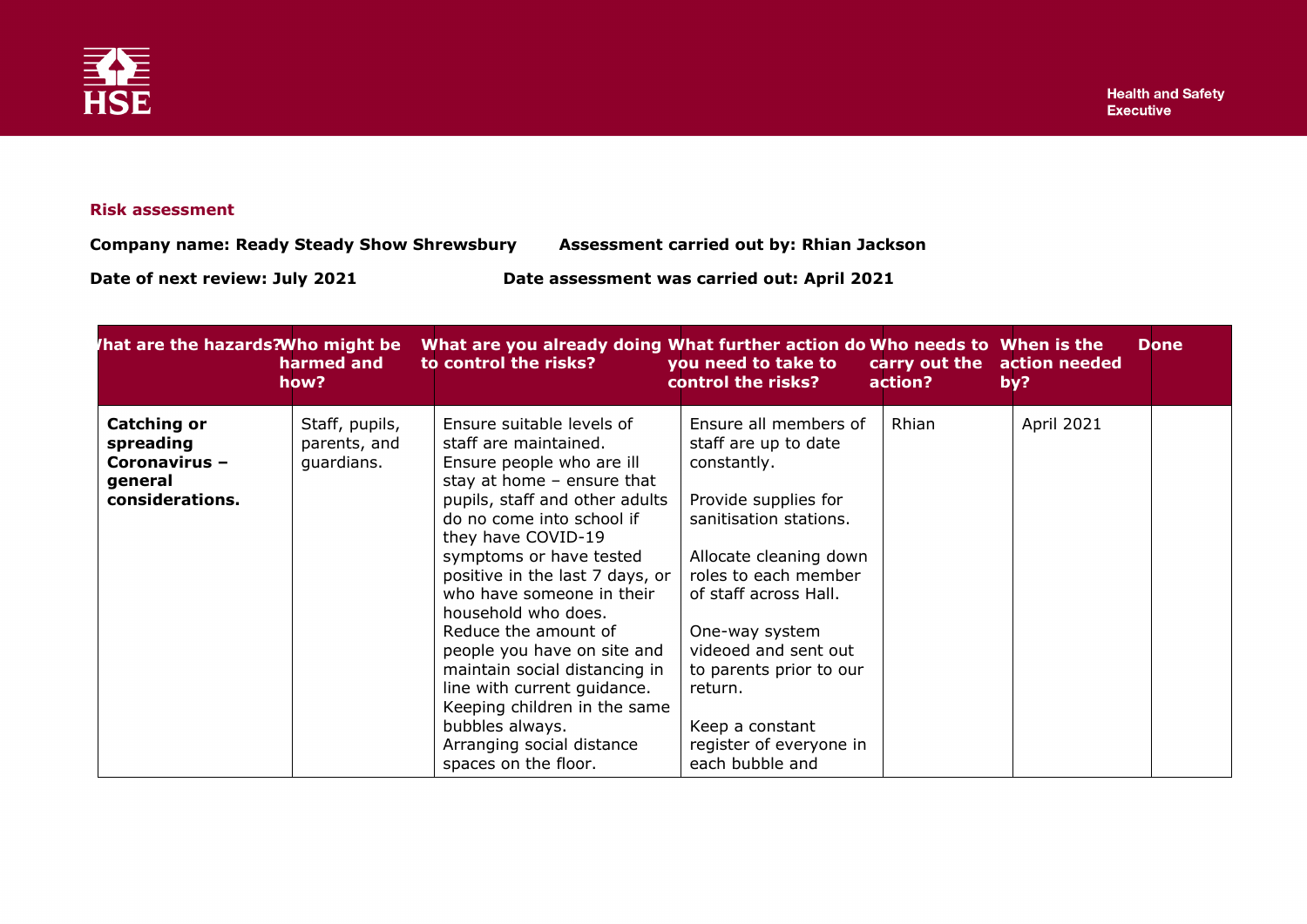

| hat are the hazards?Who might be<br>harmed and<br>how? | What are you already doing What further action do Who needs to When is the<br>to control the risks?                                                                                                                                                                                                                                                                                                                                                                                                                                                                                                                                                                                                             | you need to take to<br>control the risks?                                                                                                                                                 | carry out the action needed<br>action? | by? | <b>Done</b> |
|--------------------------------------------------------|-----------------------------------------------------------------------------------------------------------------------------------------------------------------------------------------------------------------------------------------------------------------------------------------------------------------------------------------------------------------------------------------------------------------------------------------------------------------------------------------------------------------------------------------------------------------------------------------------------------------------------------------------------------------------------------------------------------------|-------------------------------------------------------------------------------------------------------------------------------------------------------------------------------------------|----------------------------------------|-----|-------------|
|                                                        | Sanitisation stations on entry<br>and exit of the building with<br>hand gel and face masks if<br>they wish to use them.<br>Supervision and cleaning<br>down of toilets when a child<br>needs to go.<br>15min cleaning down session<br>in between each bubble to<br>ensure the equipment,<br>tables and toilets are all<br>clean.<br>One-way system for the<br>children to enter and exit<br>and parents to only drop<br>children at the door and then<br>wait for them to finish<br>outside of the school.<br>Children to bring their own<br>water bottles and not to use<br>the dance school's stock or<br>school water.<br>Updated contact information<br>from all parents including<br>whether they have had | updated contact<br>information included<br>COVID-19 Information.<br>Suitable signs used<br>around the school and<br>social distancing spots<br>to be used on the floor<br>during classes. |                                        |     |             |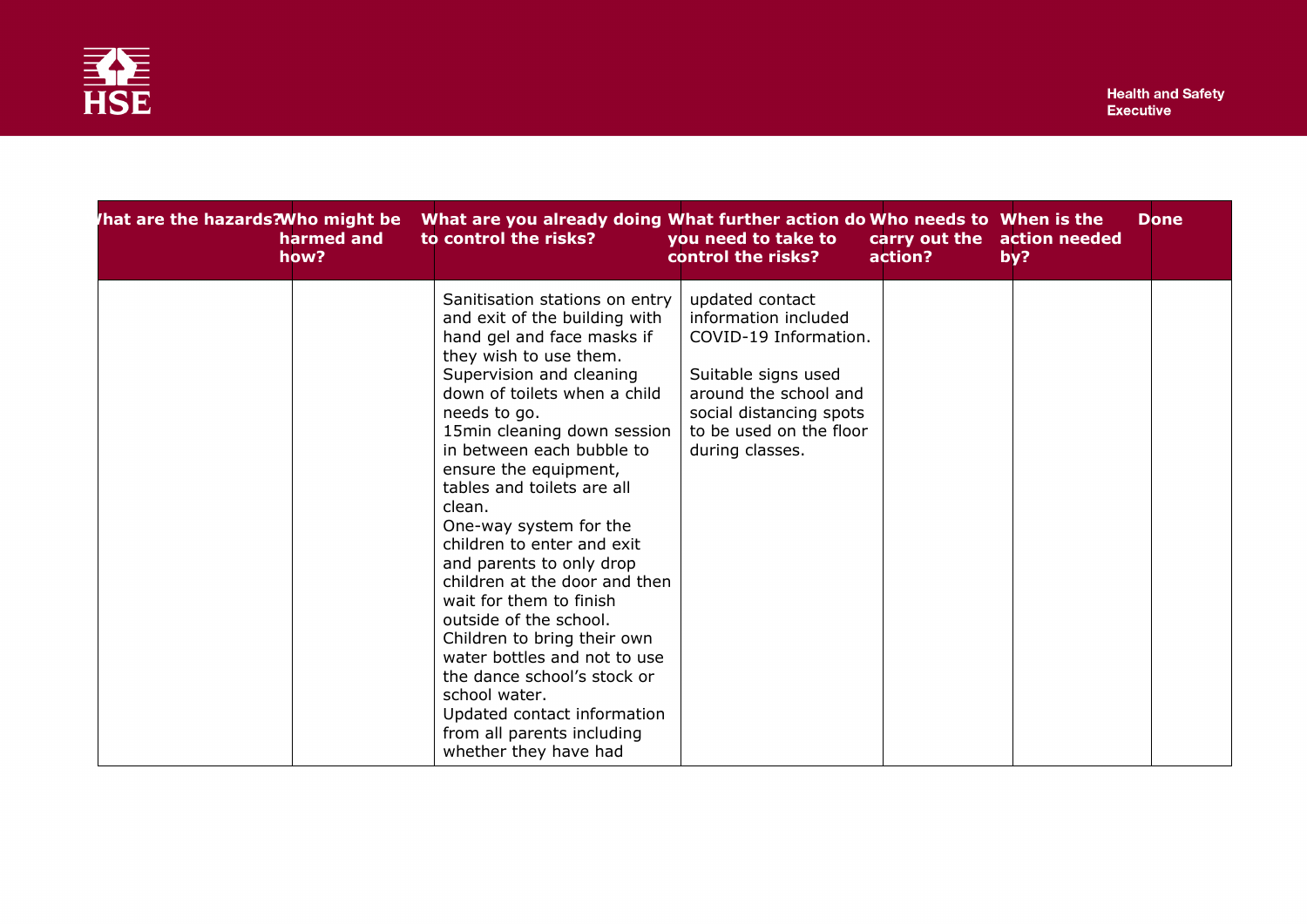| That are the hazards? Who might be                                         | harmed and<br>how?   | What are you already doing What further action do Who needs to When is the<br>to control the risks?                                                                                                                                                                                                                                                                                                                                                    | you need to take to<br>control the risks?                                                                                                                                                                                                                      | action? | carry out the action needed<br>by? | <b>Done</b> |
|----------------------------------------------------------------------------|----------------------|--------------------------------------------------------------------------------------------------------------------------------------------------------------------------------------------------------------------------------------------------------------------------------------------------------------------------------------------------------------------------------------------------------------------------------------------------------|----------------------------------------------------------------------------------------------------------------------------------------------------------------------------------------------------------------------------------------------------------------|---------|------------------------------------|-------------|
|                                                                            |                      | $COVID - 19$ or come into<br>contact with anyone that<br>has.<br>No use of the corridors all<br>children will be in the Hall.                                                                                                                                                                                                                                                                                                                          |                                                                                                                                                                                                                                                                |         |                                    |             |
| <b>Reduce mixing of</b><br>children and<br>teachers<br>throughout the day. | Staff and<br>pupils. | Organise and arrange<br>children and teachers into<br>bubbles prior to our return.<br>One-way system to be used<br>and reduction in rooms we<br>will be using including no use<br>of the corridor.<br>Try and use outdoor space<br>when can, weather<br>permitting.<br>Social distancing to be<br>always carried out in class.<br>Only one person at a time in<br>the toilets.<br>Equipment will be cleaned<br>down thoroughly between<br>each bubble. | Registers and lists of<br>bubbles issued to all<br>staff and parents.<br>Videoed one-way<br>system<br>Certain subjects can be<br>carried on outside.<br>Suitable cleaning<br>equipment.<br>Children to bring their<br>own water bottles and<br>food with them. | Rhian   | April 2021                         |             |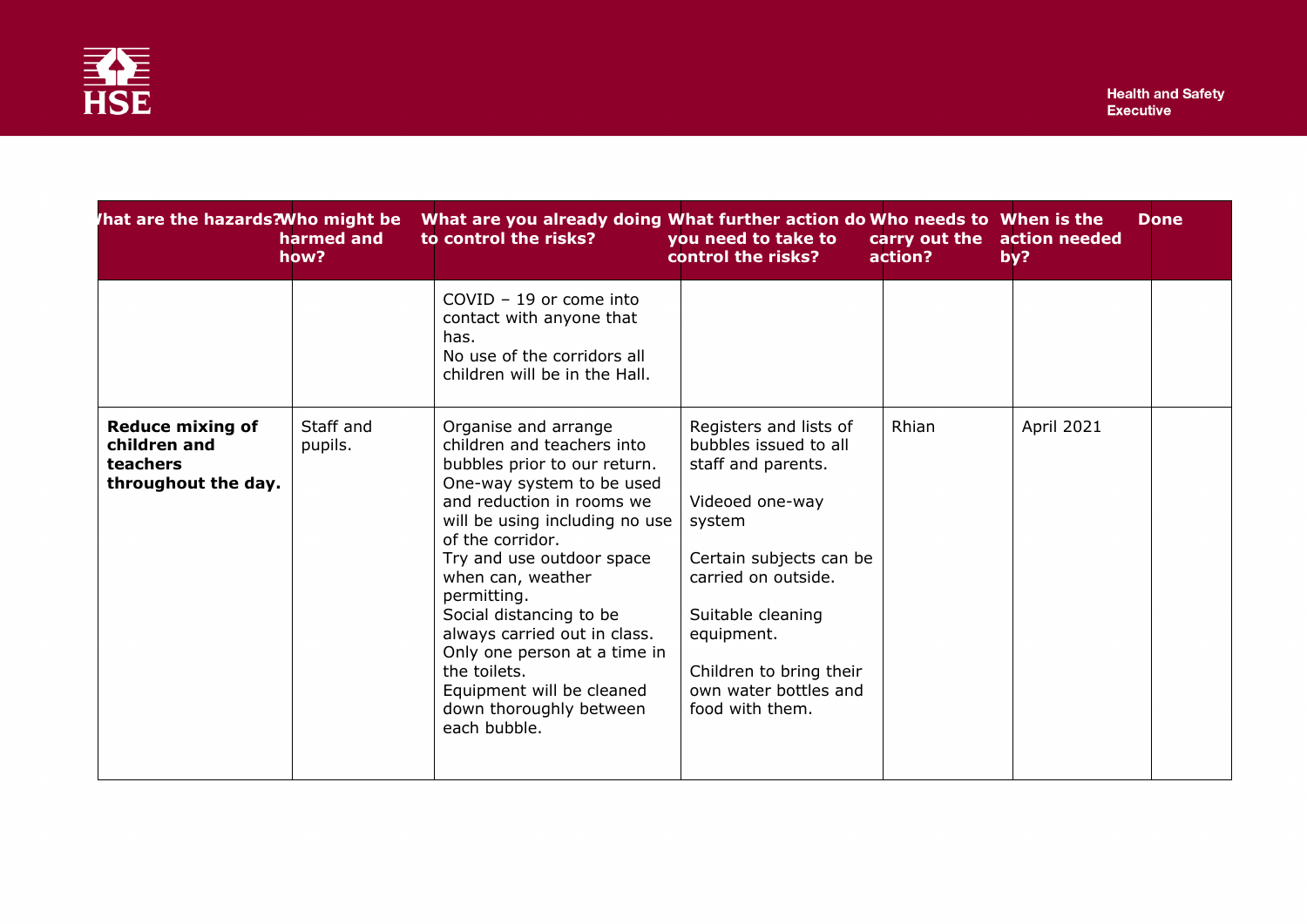| hat are the hazards?Who might be                                        | harmed and<br>how?   | What are you already doing What further action do Who needs to When is the<br>to control the risks?                                                                                                                                                                                                                                                                                                                                                                    | you need to take to<br>control the risks?                                                                                                                                                                 | action? | carry out the action needed<br>by? | <b>Done</b> |
|-------------------------------------------------------------------------|----------------------|------------------------------------------------------------------------------------------------------------------------------------------------------------------------------------------------------------------------------------------------------------------------------------------------------------------------------------------------------------------------------------------------------------------------------------------------------------------------|-----------------------------------------------------------------------------------------------------------------------------------------------------------------------------------------------------------|---------|------------------------------------|-------------|
| <b>Workplace and</b><br>furniture<br>contamination                      | Staff and<br>pupils. | Children are only allowed to<br>bring what is needed for<br>their lesson. No games or<br>toys to be brought in.<br>Ensure they use the<br>sanitisation station when<br>they arrive and ensure<br>hands are washed if they go<br>to the toilet, before and after<br>eating.<br>In between each bubble<br>equipment will be wiped<br>down ready for the next<br>bubble to use the<br>equipment.<br>Prop doors open, where<br>safeguarding and fire<br>regulations allow. | Suitable cleaning<br>equipment and stations<br>are set up.<br>Relative information<br>passed onto the<br>parents.<br>Ensure staff are aware<br>of the cleaning<br>procedure for<br>equipment and toilets. | Rhian   | April 2021                         |             |
| Use of personal<br>protective<br>equipment (PPE)<br>and face coverings. | Staff and Pupils     | Parents to wear face masks<br>on drop and pick up of<br>children from school.<br>Secondary school to wear                                                                                                                                                                                                                                                                                                                                                              | Correct PPE purchased.<br>Parents informed of the<br>procedure.                                                                                                                                           | Rhian   | April 2021                         |             |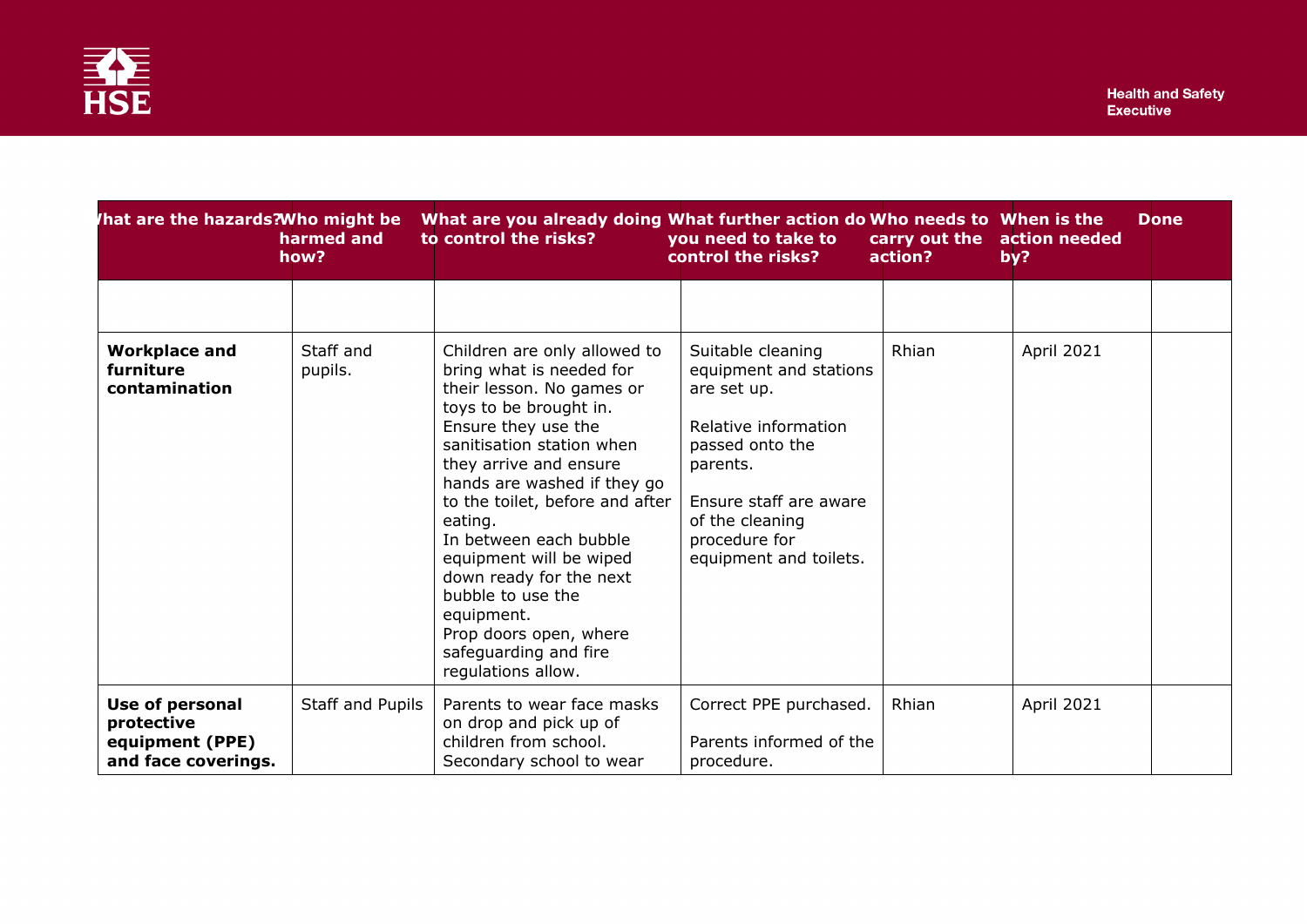

| hat are the hazards?Who might be | harmed and<br>how? | What are you already doing What further action do Who needs to When is the<br>to control the risks?                                                                                                                                                                                                                                                                                             | you need to take to<br>control the risks?                                                                                        | action? | carry out the action needed<br>by? | <b>Done</b> |
|----------------------------------|--------------------|-------------------------------------------------------------------------------------------------------------------------------------------------------------------------------------------------------------------------------------------------------------------------------------------------------------------------------------------------------------------------------------------------|----------------------------------------------------------------------------------------------------------------------------------|---------|------------------------------------|-------------|
|                                  |                    | face masks into lesson and<br>then again when leaving the<br>Hall.<br>Children can wear face<br>masks during lessons, but<br>parents have been informed<br>this is not recommended.<br>Constant hand cleaning and<br>maintaining small number<br>groups no more than 15 for<br>each session.<br>If a child is to become ill,<br>staff will wear gloves, face<br>mask and a disposable<br>apron. |                                                                                                                                  |         |                                    |             |
| <b>First Aid</b>                 | Staff and pupils   | In emergencies, social<br>distancing should be<br>observed if possible, but this<br>may not always be possible.<br>As a minimum, consider the<br>following:<br>Review the number of<br>first aiders, fire<br>marshals. Additional<br>measures may be                                                                                                                                            | Ensure first aiders are<br>up on additional needs<br>for COVID-19.<br>Check First Aid Kits to<br>ensure correct stock<br>levels. | Rhian   | <b>April 2021</b>                  |             |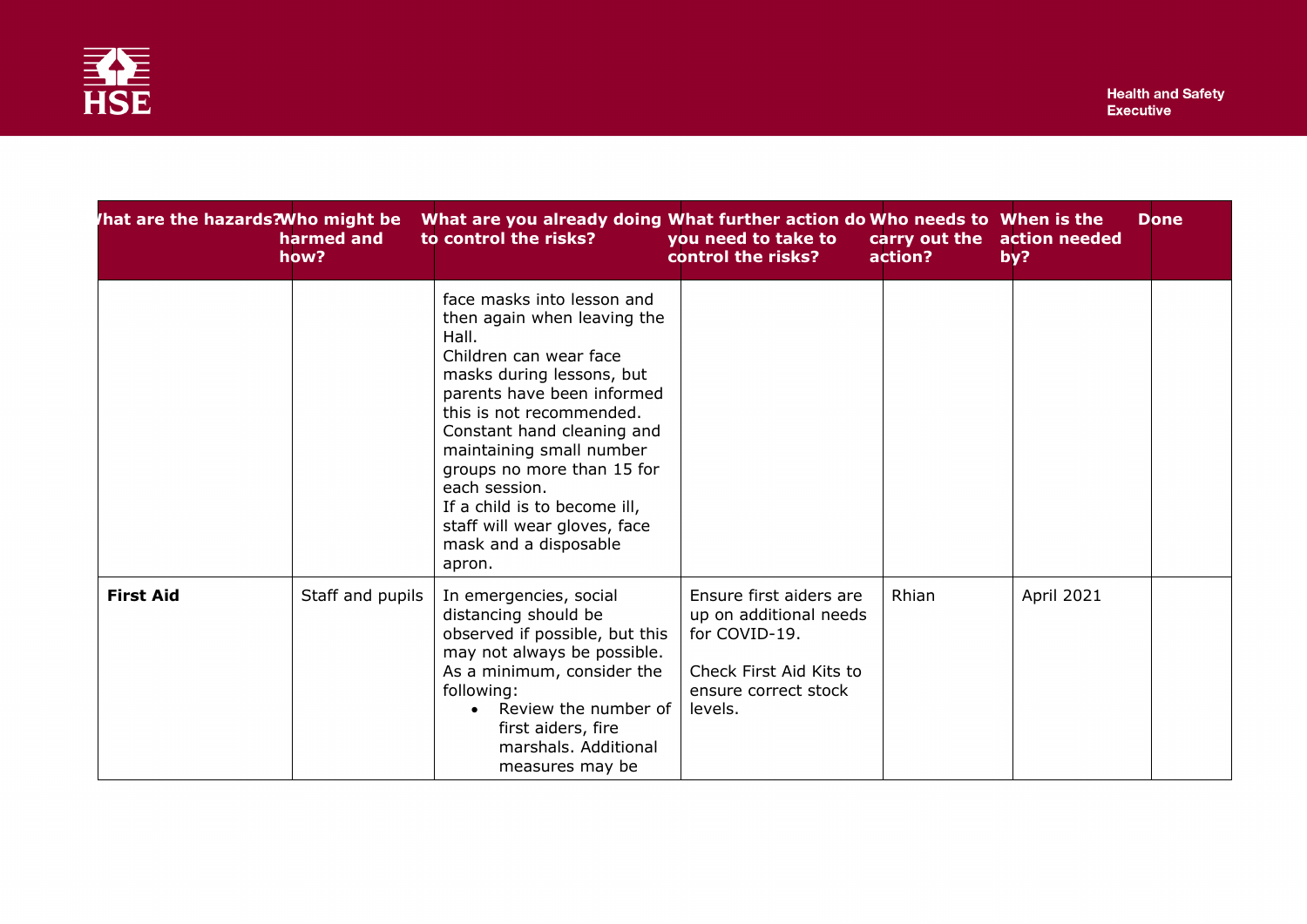

| hat are the hazards?Who might be<br>harmed and<br>how? | What are you already doing What further action do Who needs to When is the<br>to control the risks?                                                                                                                                                                                                                                                                                                                                                                                                                            | you need to take to<br>control the risks? | action? | carry out the action needed<br>by? | <b>Done</b> |
|--------------------------------------------------------|--------------------------------------------------------------------------------------------------------------------------------------------------------------------------------------------------------------------------------------------------------------------------------------------------------------------------------------------------------------------------------------------------------------------------------------------------------------------------------------------------------------------------------|-------------------------------------------|---------|------------------------------------|-------------|
|                                                        | required\<br>implemented in view<br>of staff shortages.<br>Training will be<br>required for any<br>additional equipment<br>used under the<br>changing<br>circumstances. First<br>Aiders must be aware<br>of the new protocols<br>with regard to<br>Covid19<br>PEEPS (Personal<br>Emergency<br>Evacuation Plan) -<br>may need reviewing<br>for disabled<br>people/people with<br>assistance dogs/use<br>of lifts due to changes<br>in social distancing or<br>evacuation routes.<br>Ensure adequate first<br>aid and associated |                                           |         |                                    |             |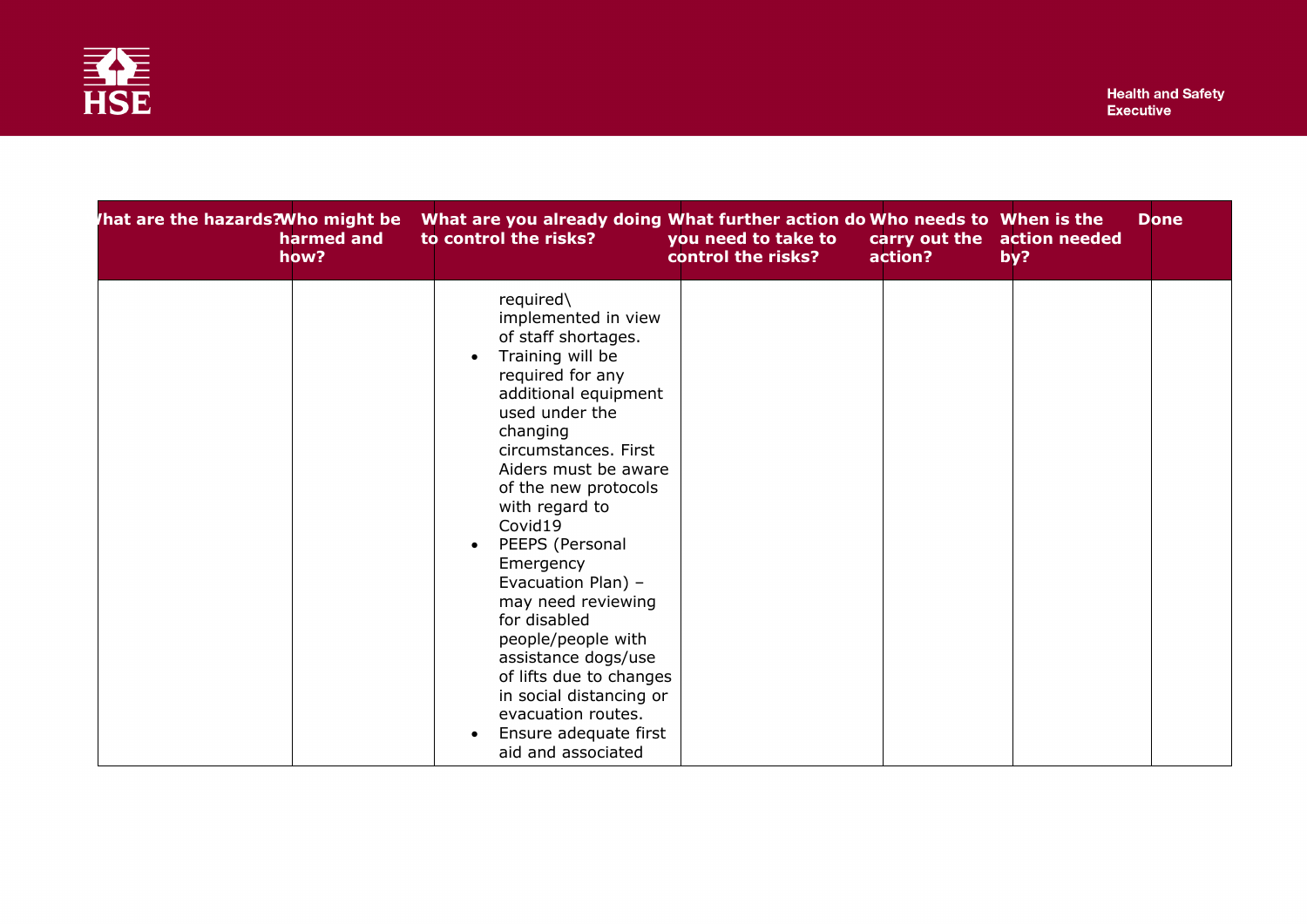

| hat are the hazards?Who might be<br>harmed and<br>how? | What are you already doing What further action do Who needs to When is the<br>to control the risks?                                                                                                                                                                                                                                                                                                                                                                                                                               | you need to take to<br>control the risks? | carry out the action needed<br>action? | by? | <b>Done</b> |
|--------------------------------------------------------|-----------------------------------------------------------------------------------------------------------------------------------------------------------------------------------------------------------------------------------------------------------------------------------------------------------------------------------------------------------------------------------------------------------------------------------------------------------------------------------------------------------------------------------|-------------------------------------------|----------------------------------------|-----|-------------|
|                                                        | provision is made at<br>all times.<br>Ensure adequate PPE<br>if provided for use of<br>staff in all<br>emergencies<br>including first aid and<br>fire<br>Provide all necessary<br>$\bullet$<br>means of cleaning<br>equipment following<br>any type of<br>emergency<br>All occasions when<br>CPR is required this<br>will be carried out in<br>accordance with<br>current protocols<br>from the<br><b>Resuscitation Council</b><br>the F/A needs<br>assessment will<br>identify any additional<br>equipment and<br>training needs |                                           |                                        |     |             |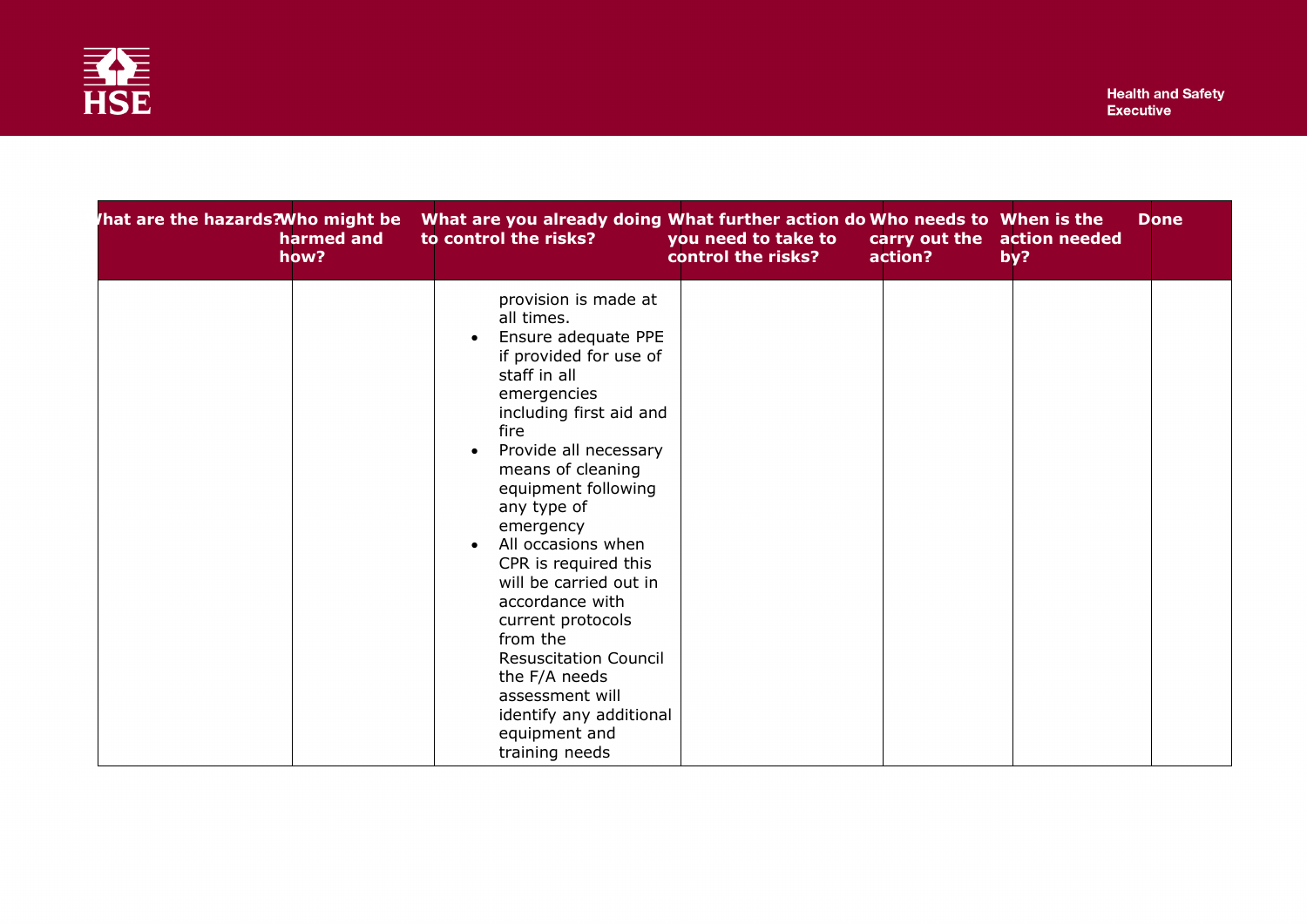

| hat are the hazards?Who might be<br>harmed and<br>how? | What are you already doing What further action do Who needs to When is the<br>to control the risks?                                                                                                                                                                                                                                                                                                                                                                                                                                                                | you need to take to<br>control the risks? | carry out the action needed<br>action? | by? | <b>Done</b> |
|--------------------------------------------------------|--------------------------------------------------------------------------------------------------------------------------------------------------------------------------------------------------------------------------------------------------------------------------------------------------------------------------------------------------------------------------------------------------------------------------------------------------------------------------------------------------------------------------------------------------------------------|-------------------------------------------|----------------------------------------|-----|-------------|
|                                                        | Where there is a<br>$\bullet$<br>possible risk of<br>infection all necessary<br>precautions must be<br>followed face, and<br>eye protection and<br>contact with the<br>casualties airway<br>must be avoided.<br>Chest compressions<br>and defibrillations<br>must be applied while<br>waiting for the<br>ambulance and<br>advance lifesaving<br>care<br>For a paediatric<br>casualty - There is an<br>acceptance that doing<br>rescue breaths will<br>increase the risk of<br>transmitting the<br>COVID-19 virus,<br>either to the rescuer<br>or the child/infant. |                                           |                                        |     |             |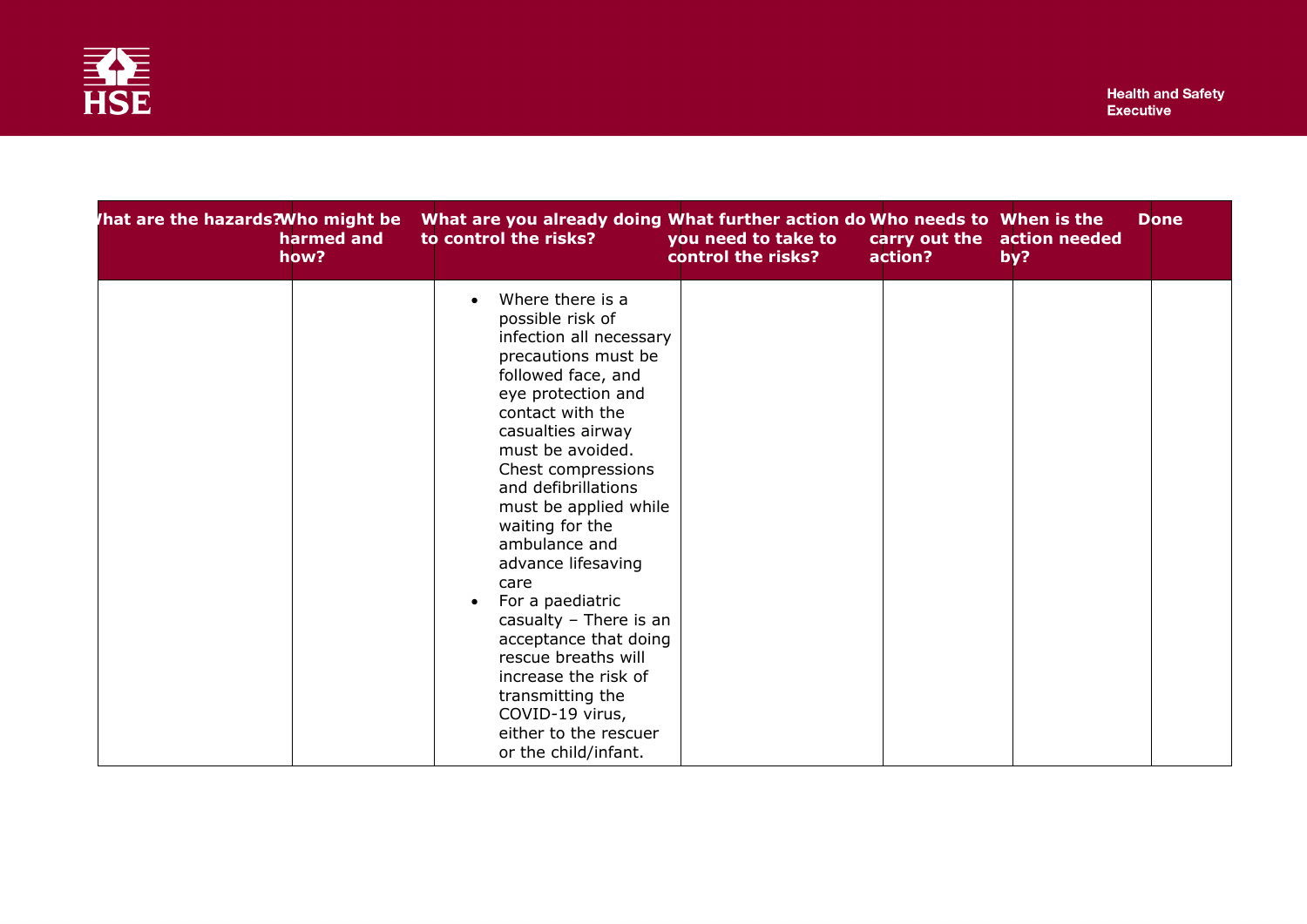

| hat are the hazards?Who might be<br>harmed and<br>how? | What are you already doing What further action do Who needs to When is the<br>to control the risks?                                                                                                                                                                                                                                                                                                                                                                                                                                                                                                  | you need to take to<br>control the risks? | carry out the action needed<br>action? | by? | <b>Done</b> |
|--------------------------------------------------------|------------------------------------------------------------------------------------------------------------------------------------------------------------------------------------------------------------------------------------------------------------------------------------------------------------------------------------------------------------------------------------------------------------------------------------------------------------------------------------------------------------------------------------------------------------------------------------------------------|-------------------------------------------|----------------------------------------|-----|-------------|
|                                                        | However, this risk is<br>small compared to<br>the risk of taking no<br>action as this will<br>result in certain<br>cardiac arrest and the<br>death of the child.<br>The advice from the<br><b>Resuscitation Council</b><br>(UK) is that rescue<br>breaths should be<br>undertaken as<br>ventilations are<br>crucial to the child's<br>chances of survival<br>First aiders need<br>additional support<br>and training in use of<br>additional PPE if close<br>contact with a patient<br>is required. E.g.<br>changes to EAV/CPR<br>due to Covid 19.<br><b>Additional measures</b><br>may be required\ |                                           |                                        |     |             |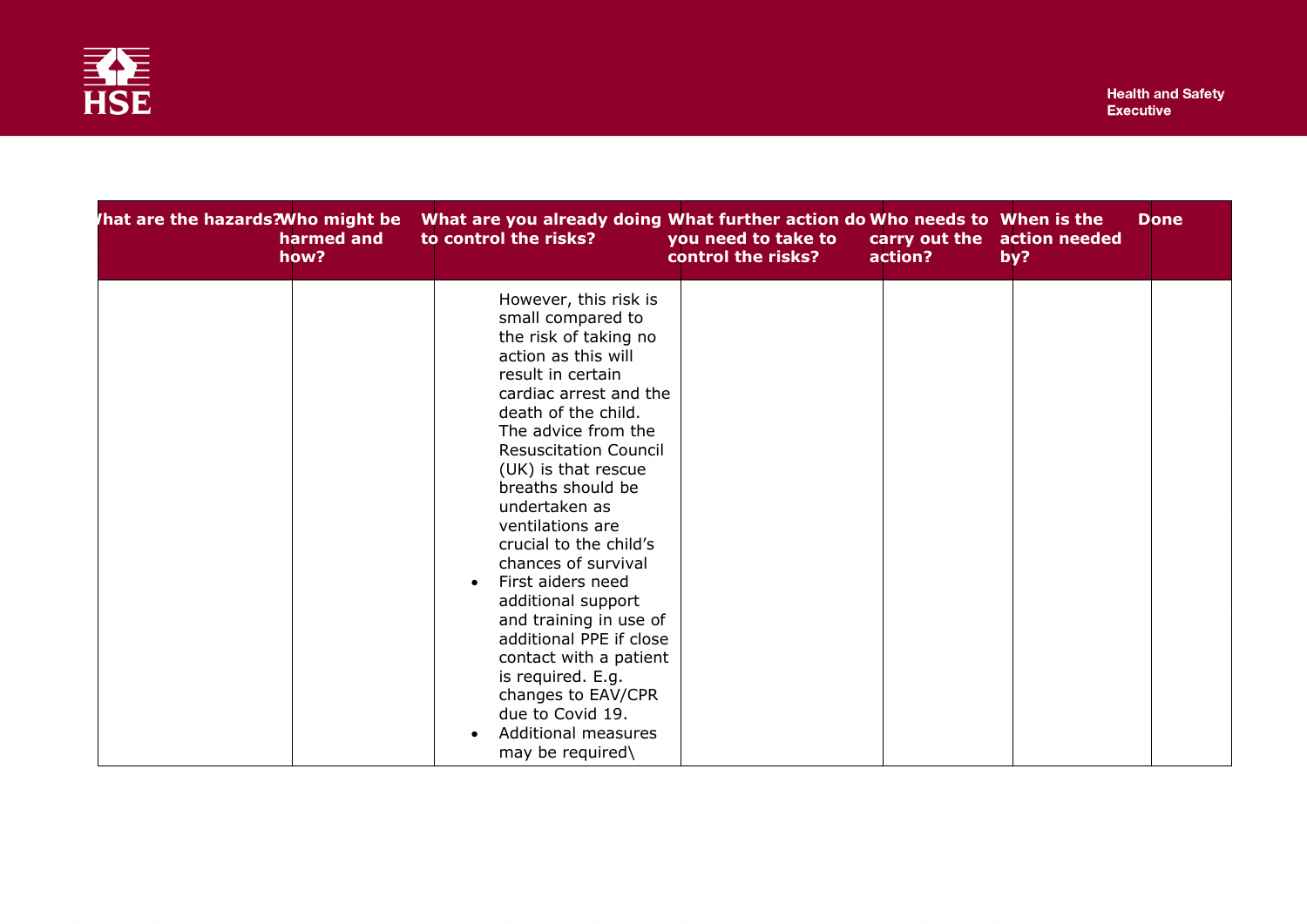

| hat are the hazards?Who might be                | harmed and<br>how?            | What are you already doing What further action do Who needs to When is the<br>to control the risks?                                                                                                                        | you need to take to<br>control the risks?                                                                                                                                             | carry out the<br>action? | <b>Done</b><br>action needed<br>by? |
|-------------------------------------------------|-------------------------------|----------------------------------------------------------------------------------------------------------------------------------------------------------------------------------------------------------------------------|---------------------------------------------------------------------------------------------------------------------------------------------------------------------------------------|--------------------------|-------------------------------------|
|                                                 |                               | implemented in view<br>of staff shortages.                                                                                                                                                                                 |                                                                                                                                                                                       |                          |                                     |
| Accidents/<br><b>Incidents</b>                  | Staff and pupils              | Normal reporting procedure<br>and ensure parents are<br>informed.<br>Avoid high level risk<br>activities to minimise<br>potential accidents.                                                                               | First aid boxes for each<br>room.<br>Go through reporting<br>procedure with staff.                                                                                                    | Rhian                    | April 2021                          |
| Use of car park                                 | Staff, pupils<br>and parents. | Car Parking/spacing of cars<br>for staff and parents.<br>Staggered arrival times                                                                                                                                           | Inform parents of<br>arrival times.<br>Inform staff and<br>parents of parking<br>rules.                                                                                               | Rhian                    | April 2021                          |
| <b>Confirmed case of</b><br><b>Conronavirus</b> | Staff, pupils<br>and parents  | Temperature checks, hand<br>sanitisation, social<br>distancing, no crossing of<br>bubbles. Informing the<br>parents/staff of the<br>procedures should a child or<br>a member of the household<br>have a positive result or | If staff or pupils<br>develop symptoms<br>consistent with<br>coronavirus they are<br>sent home and advised<br>to self-isolate for 10<br>days after the onset of<br>symptoms OR in the | Rhian                    | April 2021                          |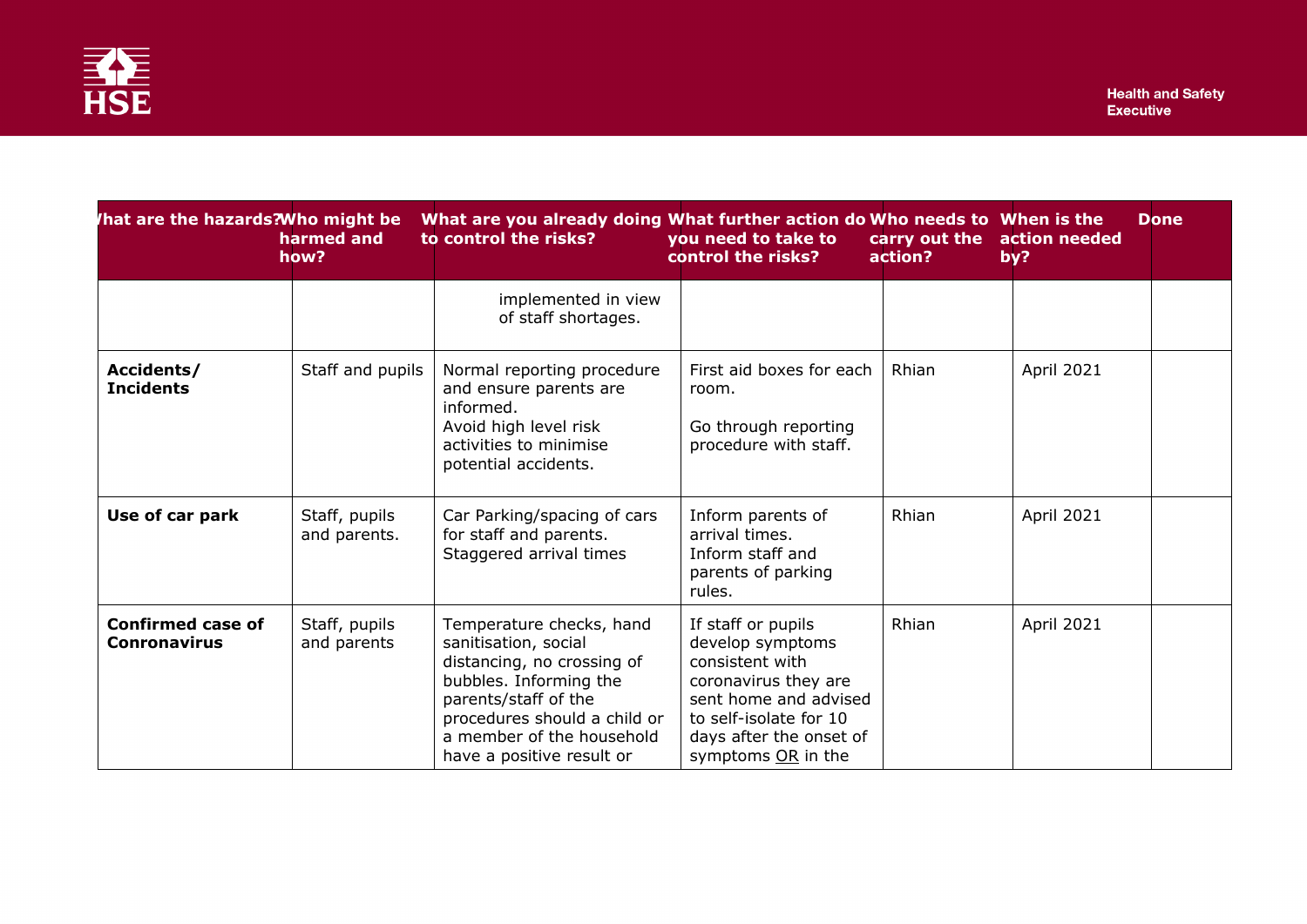

| hat are the hazards?Who might be<br>harmed and<br>how? | to control the risks?                               | What are you already doing What further action do Who needs to When is the<br>you need to take to<br>control the risks?<br>action?                                                                                                                                                                                                                                                                                                                                                                                                                                                                              | <b>Done</b><br>carry out the action needed<br>by? |
|--------------------------------------------------------|-----------------------------------------------------|-----------------------------------------------------------------------------------------------------------------------------------------------------------------------------------------------------------------------------------------------------------------------------------------------------------------------------------------------------------------------------------------------------------------------------------------------------------------------------------------------------------------------------------------------------------------------------------------------------------------|---------------------------------------------------|
|                                                        | become ill.<br>Lateral flow tests for all<br>staff. | case of an<br>asymptomatic case<br>being identified, 10<br>days after the date of<br>the test result. Staff<br>and pupils must<br>continue to self-isolate<br>for at least 10 days<br>from the onset of their<br>symptoms and then<br>return to dance only if<br>they do not have<br>symptoms other than<br>cough or loss of sense<br>of smell/taste. This is<br>because a cough or<br>anosmia can last for<br>several weeks once the<br>infection has gone. The<br>10-day period starts<br>from the day after they<br>first became ill. If they<br>still have a high<br>temperature, they<br>should keep self- |                                                   |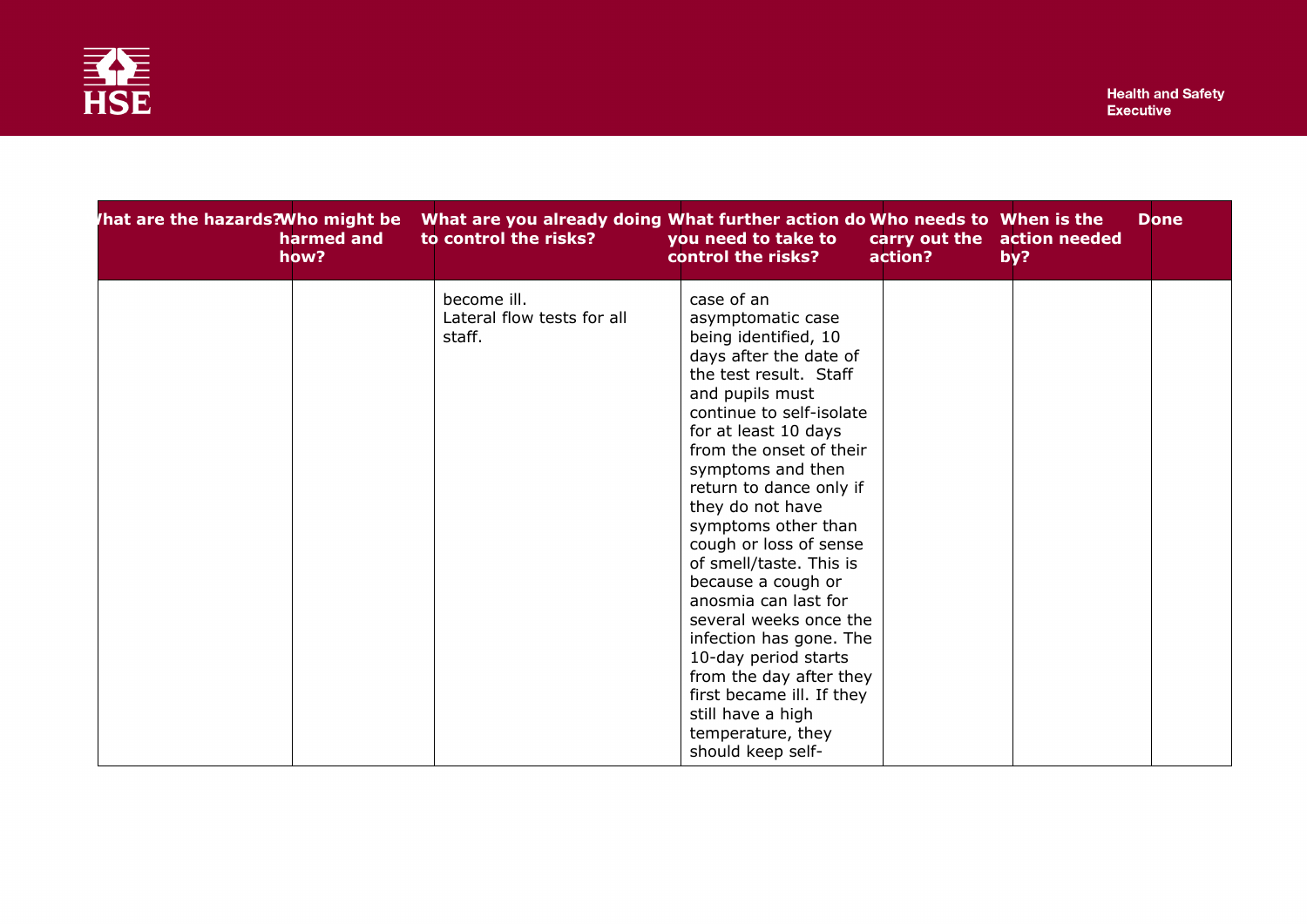

| harmed and<br>how? | to control the risks? | /hat are the hazards?Who might be    What are you already doing What further action do Who needs to   When is the<br>you need to take to<br>control the risks?<br>action?                                                                                                                                                                                                                                        | <b>Done</b><br>carry out the action needed<br>by? |
|--------------------|-----------------------|------------------------------------------------------------------------------------------------------------------------------------------------------------------------------------------------------------------------------------------------------------------------------------------------------------------------------------------------------------------------------------------------------------------|---------------------------------------------------|
|                    |                       | isolating until their<br>temperature returns to<br>normal.<br>Other members of their<br>household (including<br>any siblings) should<br>self isolate for 10 days<br>from when the<br>symptomatic person<br>first had symptoms.<br>A notification email or<br>telephone call will be<br>made to Radbrook to<br>inform them of the<br>case and the actions<br>we have taken and<br>keep them updated<br>regularly. |                                                   |
|                    |                       | Where staff or pupils<br>receive a negative PCR<br>test result, and no<br>longer have symptoms<br>they can return to                                                                                                                                                                                                                                                                                             |                                                   |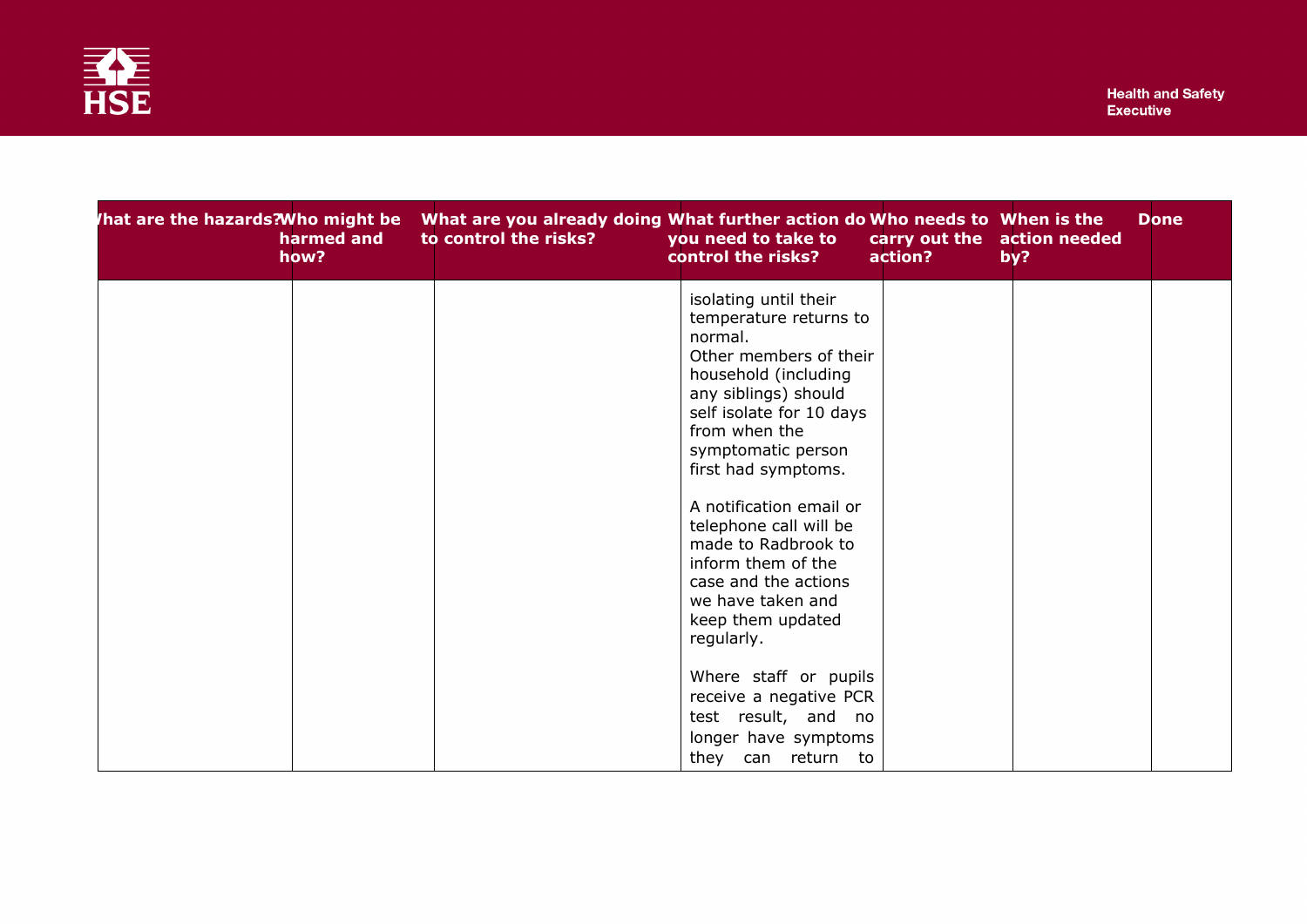

| /hat are the hazards?Who might be    What are you already doing What further action do Who needs to   When is the<br>harmed and<br>how? | to control the risks? | you need to take to<br>control the risks?                                                                                                                                                                                                                                                           | carry out the action needed<br>action? | by? | <b>Done</b> |
|-----------------------------------------------------------------------------------------------------------------------------------------|-----------------------|-----------------------------------------------------------------------------------------------------------------------------------------------------------------------------------------------------------------------------------------------------------------------------------------------------|----------------------------------------|-----|-------------|
|                                                                                                                                         |                       | school and household<br>members can end their<br>self-isolation.<br>Where staff or pupils<br>receive a positive test<br>result,<br>the<br>dance<br>school will commence<br>tracing. The<br>likely<br>action may include a,<br>bubble or group being<br>sent home and advised                        |                                        |     |             |
|                                                                                                                                         |                       | to self-isolate for 10<br>days. If someone in a<br>class or group that has<br>been asked to self-<br>isolate<br>develops<br>symptoms themselves<br>within their 10-day<br>isolation period they<br>should follow guidance<br>for households with<br>possible or confirmed<br>(COVID-<br>coronavirus |                                        |     |             |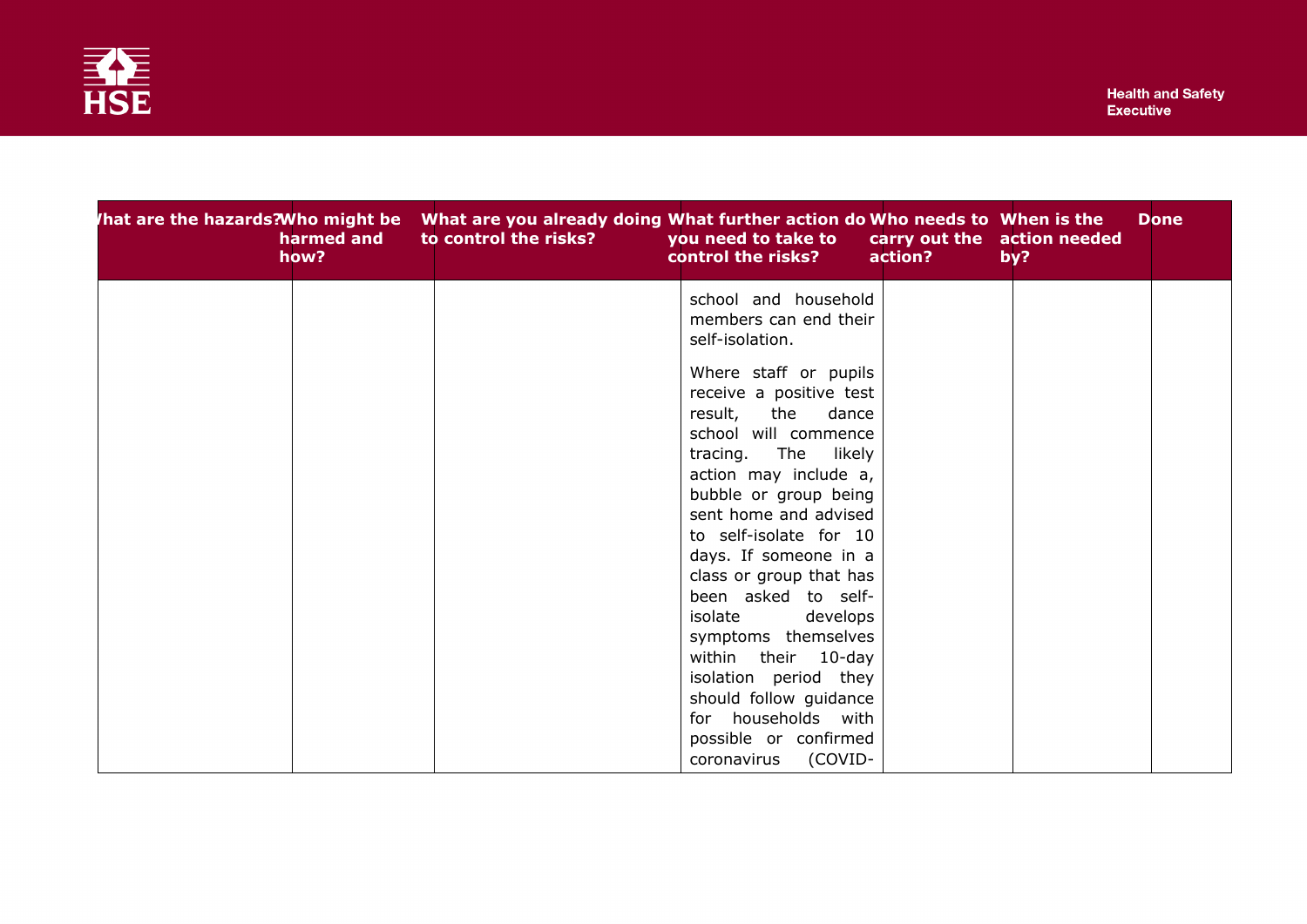

| harmed and<br>how? | to control the risks? | hat are the hazards?Who might be What are you already doing What further action do Who needs to When is the<br>you need to take to<br>control the risks?<br>action?                                                                                                                                                 | <b>Done</b><br>carry out the action needed<br>by? |
|--------------------|-----------------------|---------------------------------------------------------------------------------------------------------------------------------------------------------------------------------------------------------------------------------------------------------------------------------------------------------------------|---------------------------------------------------|
|                    |                       | 19)<br>infection.<br>They<br>should get a test, and:                                                                                                                                                                                                                                                                |                                                   |
|                    |                       | if<br>the<br>$\mathbf{r}$<br>test<br>delivers<br>a<br>negative result,<br>they<br>must<br>in<br>remain<br>isolation for the<br>remainder<br>of<br>$10$ -day<br>the<br>isolation period.<br>This is because<br>they could still<br>develop<br>the<br>coronavirus<br>$(COVID-19)$<br>within<br>the<br>remaining days. |                                                   |
|                    |                       | if the test result<br>is positive, they<br>should<br>inform<br>school<br>the                                                                                                                                                                                                                                        |                                                   |